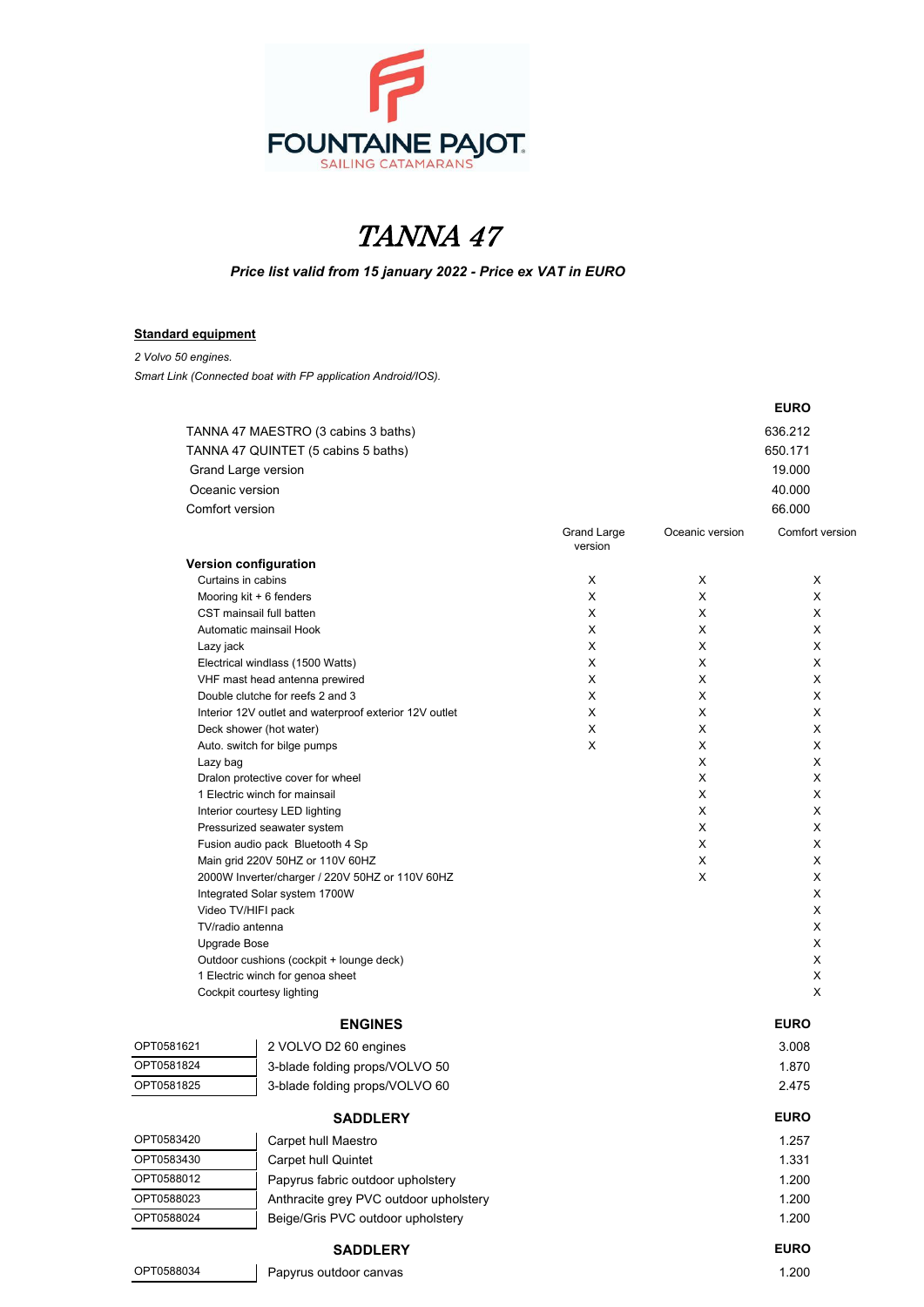| OPT0588043               | Nature PVC indoor upholstery                                                                                                                    | 1.200          |
|--------------------------|-------------------------------------------------------------------------------------------------------------------------------------------------|----------------|
| OPT0588044               | Muscade PVC indoor upholstery                                                                                                                   | 1.200          |
| OPT0588057               | Marble fabric indoor upholstery                                                                                                                 | 1.200          |
| OPT0588059               | Quartz fabric indoor upholstery                                                                                                                 | 1.200          |
| OPT0588060               | Ricefabric indoor upholstery                                                                                                                    | 1.200          |
| OPT0588061               | Paraiba fabric indoor upholstery                                                                                                                | 1.200          |
| OPT0588062               | Tangerine fabric indoor upholstery                                                                                                              | 1.200          |
|                          | <b>EXTERIOR EQUIPMENT</b>                                                                                                                       | <b>EURO</b>    |
| OPT0582180               | Manual gangway                                                                                                                                  | 812            |
| OPT0582240               | Cockpit tent                                                                                                                                    | 3.970          |
| OPT0582270               | Exterior window blinds for saloon                                                                                                               | 1.240          |
| OPT0582280               | Bimini for helm station                                                                                                                         | 2.806          |
| OPT0582281<br>OPT0582290 | Sun awning on the foredeck saloon                                                                                                               | 2.953          |
| OPT0582300               | Enclosure for bimini helm station<br>Polyester cockpit table                                                                                    | 2.191<br>800   |
| OPT0582310               | Teak cockpit table extension                                                                                                                    | 2.495          |
| OPT0582350               | Outdoor cushions (cockpit + lounge deck)(Incl.Cft)                                                                                              | 6.848          |
| OPT0582355               | Outdoor foredeck cushions                                                                                                                       | 2.920          |
| OPT0582510               | Protective strip on both transoms                                                                                                               | 220            |
| OPT0582710               | 2nd swim ladder                                                                                                                                 | 489            |
| OPT0582880               | Teak floor transoms/cockpit                                                                                                                     | 13.040         |
| OPT0582890               | Synthetic teak floor transoms and cockpit                                                                                                       | 11.060         |
| OPT0582900               | Additional mooring cleats                                                                                                                       | 269            |
| OPT0583140               | Gas barbecue                                                                                                                                    | 1.463          |
| OPT0583180               | Integrated Gas plancha                                                                                                                          | 1.339          |
|                          | <b>INTERIOR EQUIPMENT</b>                                                                                                                       | <b>EURO</b>    |
| OPT0583390               | Combination locking safe                                                                                                                        | 329            |
| OPT0583470               | Saloon curtains                                                                                                                                 | 3.080          |
| OPT0583550               | Fitting out stb forepeak                                                                                                                        | 5.477          |
| OPT0583611               | Synthetic teak floor maestro shower                                                                                                             | 877            |
| OPT0583615               | Handrail in staircase                                                                                                                           | 380            |
| OPT0583700               | Saloon table convertible into bed                                                                                                               | 1.692          |
| OPT0583710               | Electrical multifunction table                                                                                                                  | 6.065          |
| OPT0583810               | Beds with slatted bases for 5 cabins                                                                                                            | 1.310          |
| OPT0583820               | Beds with slatted bases for 3 cabins                                                                                                            | 893            |
|                          | <b>ELECTRONIC TV AND HIFI</b>                                                                                                                   | <b>EURO</b>    |
| OPT0584330               | Additional electric freshwater pump                                                                                                             | 483            |
| OPT0586110               | Second VHF AIS helmstation (Req. GARMIN Pack 1, 2 ou 3)                                                                                         | 420            |
| OPT0586211<br>OPT0586221 | GARMIN 1 Smart Cruising: Autopilot, VHF, AIS, GPS 8410, 2*multi GMI20<br>GARMIN 2 Smart Cruising: Autopilot, VHF, AIS, 2*GPS 8410, 2*multi GMI2 | 13.000         |
|                          |                                                                                                                                                 | 15.600         |
|                          | <b>ELECTRONIC TV AND HIFI</b>                                                                                                                   | <b>EURO</b>    |
| OPT0586231<br>OPT0586295 | GARMIN 3 Smart Cruising : Autopilot, VHF, AIS, 2*GPS 8412/8410, 2*multi                                                                         | 16.500         |
| OPT0586430               | Forward scan Garmin PS 51-TH (Req. PACK GARMIN)                                                                                                 | 2.790<br>3.030 |
| OPT0586460               | Radar + support + wiring<br>Smart Link: camera and sensors                                                                                      | 2.200          |
| OPT0586510               | <b>GARMIN</b> autopilot remote                                                                                                                  | 303            |
| OPT0586800               | TV screen (22") multimedia 16/9 with DVD player unit for 1 cabin (TV syster                                                                     | 1.640          |
| OPT0586801               | TV screen (32') multimedia 16/9 Maestro cabin (TV system PAL & SECAM)                                                                           | 2.316          |
| OPT0586910               | Video TV/HIFI pack (Req. OPT0586950 and version OCE/CFT)(incl. Cft) (T)                                                                         | 3.040          |
| OPT0586950               | TV/radio antenna (Incl.Cft)                                                                                                                     | 842            |
| OPT0586980               | Upgrade Bose (Req. Version OCE/CFT)(Incl.Cft)                                                                                                   | 1.720          |
| OPT0586990               | WIFI amplifier                                                                                                                                  | 1.538          |
|                          | <b>HOUSEHOLD APPLIANCES AND COMFORT</b>                                                                                                         | <b>EURO</b>    |
| OPT0583000               | 12V 130L Fridge (Incompatible with OPT0583010)                                                                                                  | 1.656          |
| OPT0583010               | 12V 90L - 5°C cold Storage (= 23° F) (Incompatible with OPT0583000)                                                                             | 1.837          |
| OPT0583040               | Cockpit fridge                                                                                                                                  | 1.896          |
| OPT0583160               | 220V Microwave oven (Req. Version OCE/CFT)                                                                                                      | 490            |
| OPT0583200               | Dishwasher 6 pers. (Req. Version OCE/CFT)                                                                                                       | 1.500          |
| OPT0583240               | Washing machine 5KG 220V (Req.Version OCE/CFT)                                                                                                  | 1.500          |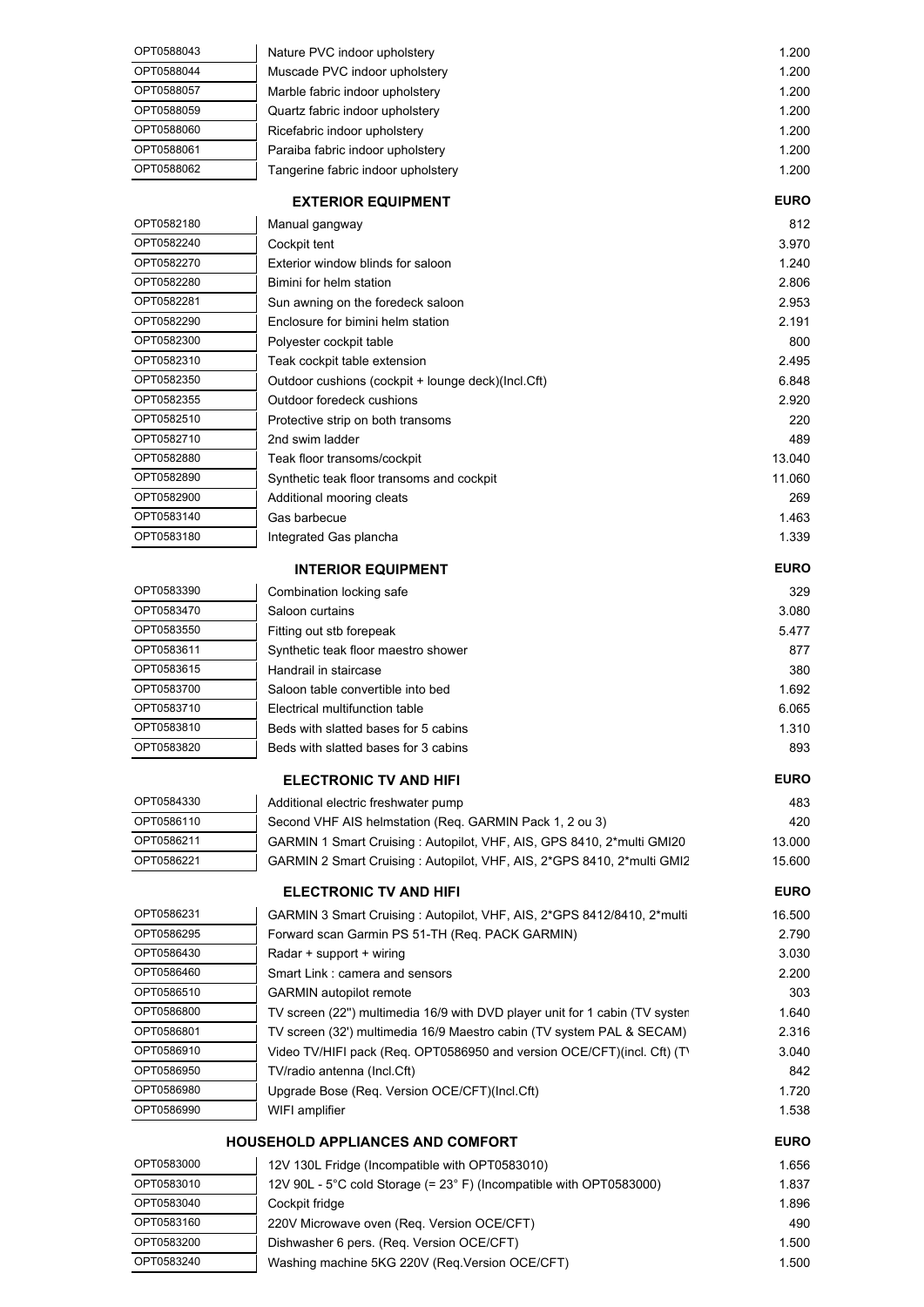| OPT0582950<br>OPT0582960 | 1 Electric winch for genoa sheet (Incl.Cft)<br>Electric davit winch  | 3.134<br>2.453 |
|--------------------------|----------------------------------------------------------------------|----------------|
|                          |                                                                      |                |
| OPT0582600               | Antifouling, primary epoxy                                           | 3.234          |
| OPT0582420               | Hydraulic platform (maximum load 200kg)                              | 26.776         |
| OPT0582400               | Hydraulic alu. davits + Supp craddle (maximum load 250kg)            | 10.513         |
| OPT0582000               | Add. windlass control chain counter                                  | 579            |
|                          | <b>NAVIGATION</b>                                                    | <b>EURO</b>    |
|                          |                                                                      |                |
| OPT0581450               | Bowsprit and gear for gennaker                                       | 5.972          |
| OPT0581350               | PROFURL genoa furler                                                 | 1.000          |
| OPT0581250               | Gennaker                                                             | 6.146          |
| OPT0581000               | Off shore sails                                                      | 21.055         |
|                          | <b>NAVIGATION</b>                                                    | <b>EURO</b>    |
|                          |                                                                      |                |
| OPT0585760               | Watermaker 180L/h 50HZ (Req. Version OCE/CFT)                        | 13.900         |
| OPT0585710               | Watermaker 12V 60L/h at low consumption                              | 10.300         |
| OPT0585634               | 11KW 220V/50HZ genset (Req. Version OCE/CFT)                         | 18.500         |
| OPT0585482               | Rear integrated Solar system 850W                                    | 13.000         |
| OPT0585481               | Integrated Solar system 1700W                                        | 22.383         |
| OPT0585320               | Additional Interior 12V outlet                                       | 127            |
| OPT0585021               | Additional AGM battery 150A                                          | 645            |
| OPT0583330               | Underwater lighting 2x21 W                                           | 2.541          |
| OPT0583320               | Mast and boom lighting                                               | 5.940          |
| OPT0583290               | Cockpit courtesy lighting (Incl.Cft)                                 | 1.700          |
|                          | <b>ELECTRICITY AND LIGHTING</b>                                      | <b>EURO</b>    |
| OPT0585920               | Complete heating system hulls and saloon                             | 12.382         |
| OPT0585821               | Air cond. 220V 50HZ main syst.68K BTU Quintet                        | 28.921         |
| OPT0585820               | Air cond. 220V 50HZ main syst.64K BTU Maestro                        | 26.333         |
| OPT0585350               | $12V$ fan (max. 6)                                                   | 166            |
|                          |                                                                      |                |
| OPT0584161               | One fresh water electric head (Req. OPT0585710 or OPT0585760 or OPT( | 1.200          |
|                          | 1 Electric head large bowl                                           | 1.190          |
| OPT0583250<br>OPT0584160 | Washer/Dryer 5KG 220V (Req.Version OCE/CFT)                          | 1.800          |

| OPT0587000 | Safety equipment without life raft | 3.807 |
|------------|------------------------------------|-------|
| OPT0587020 | Minimum safety kit                 | 2.336 |
| OPT0587030 | Chain + 25KG Anchor                | 1.246 |
| OPT0587100 | MP6 container life raft            | 1.650 |
| OPT0587140 | MP10 container life raft           | 2.000 |

| <b>DELIVERY SERVICES</b> |                                  | <b>EURO</b> |
|--------------------------|----------------------------------|-------------|
| OPT0581420               | Mast in 2 parts                  | 1.200       |
| OPT0589000               | Boat preparation                 | 13.482      |
| OPT0589010               | Ex-factory                       | 1.033       |
| OPT0589011               | On board training                | 2.600       |
| SRV058101                | Exportation                      | 406         |
| SRV058104                | US Export / Import documentation | 884         |